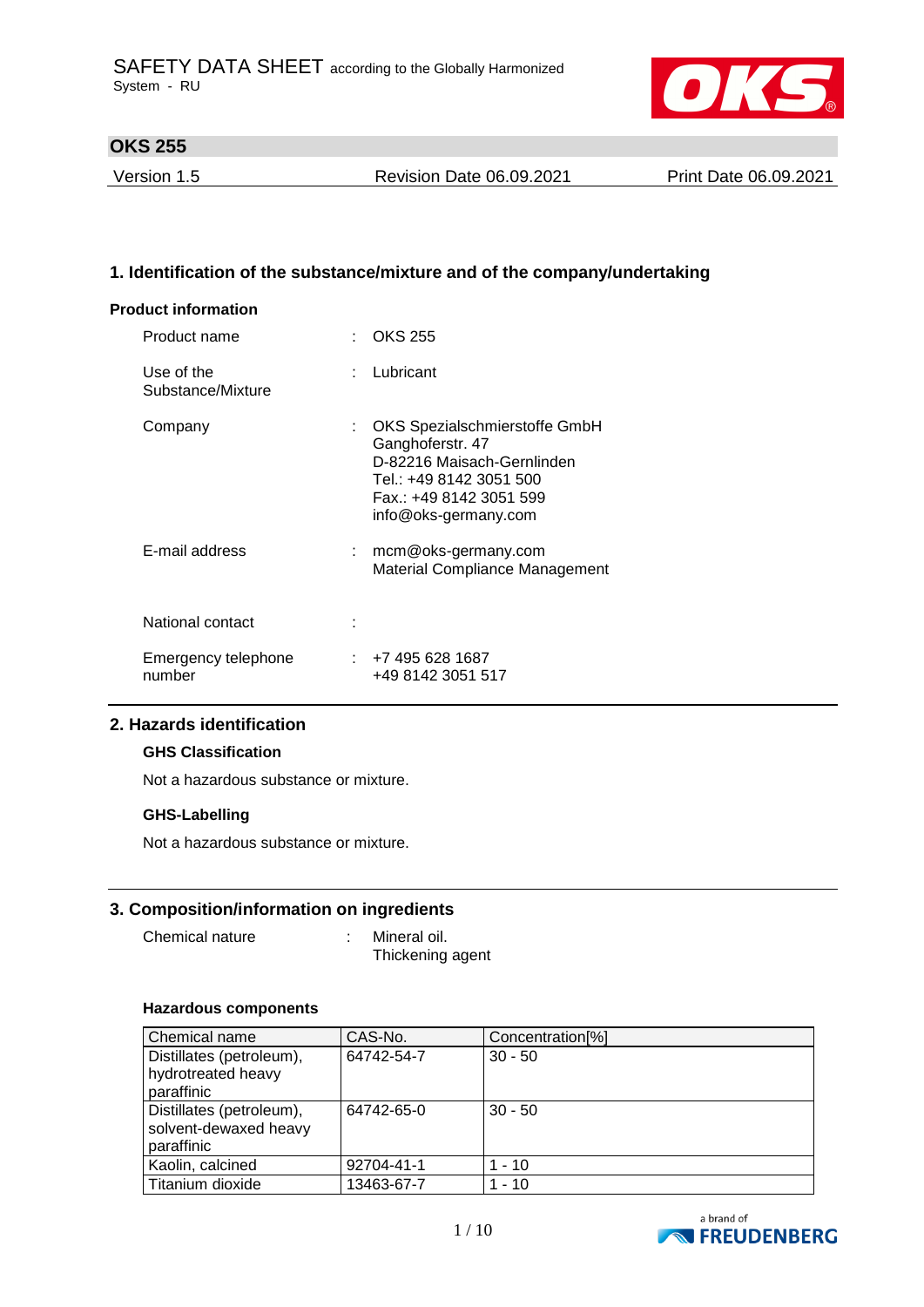

Version 1.5 Revision Date 06.09.2021 Print Date 06.09.2021

| Ethene, homopolymer,       | 68441-17-8 | $-10$     |
|----------------------------|------------|-----------|
| oxidized                   |            |           |
| 2,5-Bis(tert-nonyldithio)- | 89347-09-1 | $1 - 2.5$ |
| 1,3,4-thiadiazole          |            |           |

|  | 4. First aid measures |
|--|-----------------------|
|  |                       |

| If inhaled              | Remove person to fresh air. If signs/symptoms continue, get<br>medical attention.<br>Keep patient warm and at rest.<br>If breathing is irregular or stopped, administer artificial<br>respiration. |
|-------------------------|----------------------------------------------------------------------------------------------------------------------------------------------------------------------------------------------------|
| In case of skin contact | : Remove contaminated clothing. If irritation develops, get<br>medical attention.<br>Wash off with soap and water.                                                                                 |
| In case of eye contact  | Rinse immediately with plenty of water, also under the eyelids,<br>for at least 10 minutes.<br>If eye irritation persists, consult a specialist.                                                   |
| If swallowed            | Move the victim to fresh air.<br>Do not induce vomiting without medical advice.                                                                                                                    |
| Notes to physician      |                                                                                                                                                                                                    |
| Symptoms                | No information available.                                                                                                                                                                          |
| <b>Risks</b>            | None known.                                                                                                                                                                                        |
| Treatment               | No information available.                                                                                                                                                                          |

## **5. Firefighting measures**

| Suitable extinguishing<br>media                  | Use water spray, alcohol-resistant foam, dry chemical or<br>carbon dioxide.                          |
|--------------------------------------------------|------------------------------------------------------------------------------------------------------|
| Unsuitable extinguishing<br>media                | High volume water jet                                                                                |
| Hazardous combustion<br>products                 | Carbon oxides<br>Nitrogen oxides (NOx)<br>Sulphur oxides<br>Metal oxides                             |
| Special protective<br>equipment for firefighters | In the event of fire, wear self-contained breathing apparatus.<br>Use personal protective equipment. |

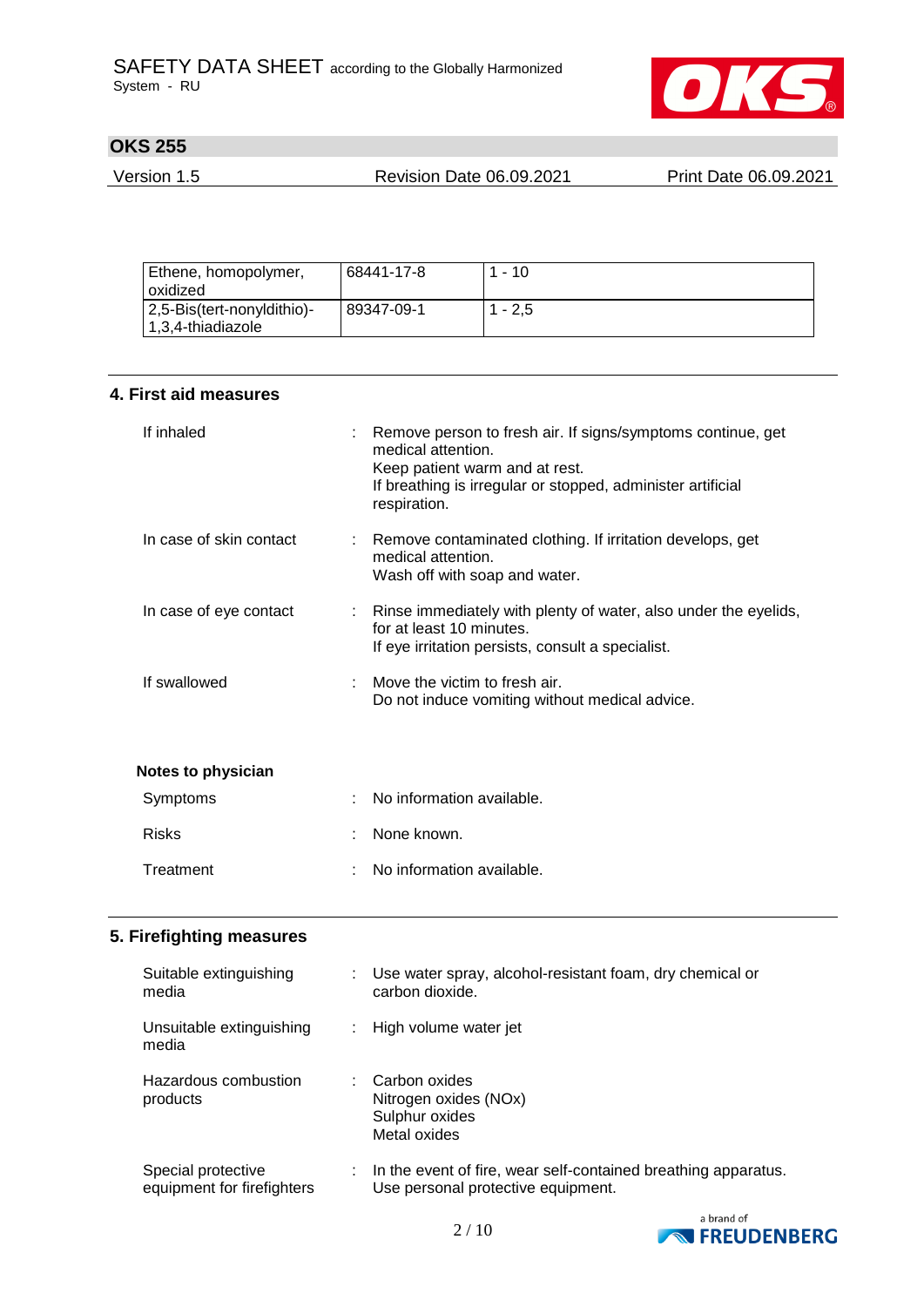

| <b>OKS 255</b>                                   |                                                                                                                                                                                                                                                                                                                                      |                       |
|--------------------------------------------------|--------------------------------------------------------------------------------------------------------------------------------------------------------------------------------------------------------------------------------------------------------------------------------------------------------------------------------------|-----------------------|
| Version 1.5                                      | <b>Revision Date 06.09.2021</b>                                                                                                                                                                                                                                                                                                      | Print Date 06.09.2021 |
|                                                  |                                                                                                                                                                                                                                                                                                                                      |                       |
|                                                  | Exposure to decomposition products may be a hazard to<br>health.                                                                                                                                                                                                                                                                     |                       |
| Further information                              | Standard procedure for chemical fires.                                                                                                                                                                                                                                                                                               |                       |
| 6. Accidental release measures                   |                                                                                                                                                                                                                                                                                                                                      |                       |
| Personal precautions                             | Evacuate personnel to safe areas.<br>Use the indicated respiratory protection if the occupational<br>exposure limit is exceeded and/or in case of product release<br>(dust).<br>Do not breathe vapours, aerosols.<br>Refer to protective measures listed in sections 7 and 8.                                                        |                       |
| Environmental precautions                        | Try to prevent the material from entering drains or water<br>courses.<br>Local authorities should be advised if significant spillages<br>cannot be contained.                                                                                                                                                                        |                       |
| Methods for cleaning up                          | Clean up promptly by sweeping or vacuum.<br>Keep in suitable, closed containers for disposal.                                                                                                                                                                                                                                        |                       |
| 7. Handling and storage                          |                                                                                                                                                                                                                                                                                                                                      |                       |
| <b>Handling</b>                                  |                                                                                                                                                                                                                                                                                                                                      |                       |
| Advice on safe handling                          | For personal protection see section 8.<br>Smoking, eating and drinking should be prohibited in the<br>application area.<br>Wash hands and face before breaks and immediately after<br>handling the product.                                                                                                                          |                       |
| <b>Storage</b>                                   |                                                                                                                                                                                                                                                                                                                                      |                       |
| Requirements for storage<br>areas and containers | Store in original container.<br>Keep container closed when not in use.<br>Keep in a dry, cool and well-ventilated place.<br>Containers which are opened must be carefully resealed and<br>kept upright to prevent leakage.<br>Store in accordance with the particular national regulations.<br>Keep in properly labelled containers. |                       |

#### **8. Exposure controls/personal protection**

#### **Components with workplace control parameters**

| S-NO.<br>วntrol<br>$\mathbf{r}$<br>$\sim$ $\sim$ $\sim$ $\sim$ $\sim$ $\sim$ $\sim$<br>ь.<br>$-1-1$<br>'alue<br>∩m<br>omponents<br>. .<br>$\cdot$<br>$\sim$ $\sim$<br>uuu<br>$\sim$<br>◡ | ، محمد<br>יר<br>odolo |
|------------------------------------------------------------------------------------------------------------------------------------------------------------------------------------------|-----------------------|
|------------------------------------------------------------------------------------------------------------------------------------------------------------------------------------------|-----------------------|

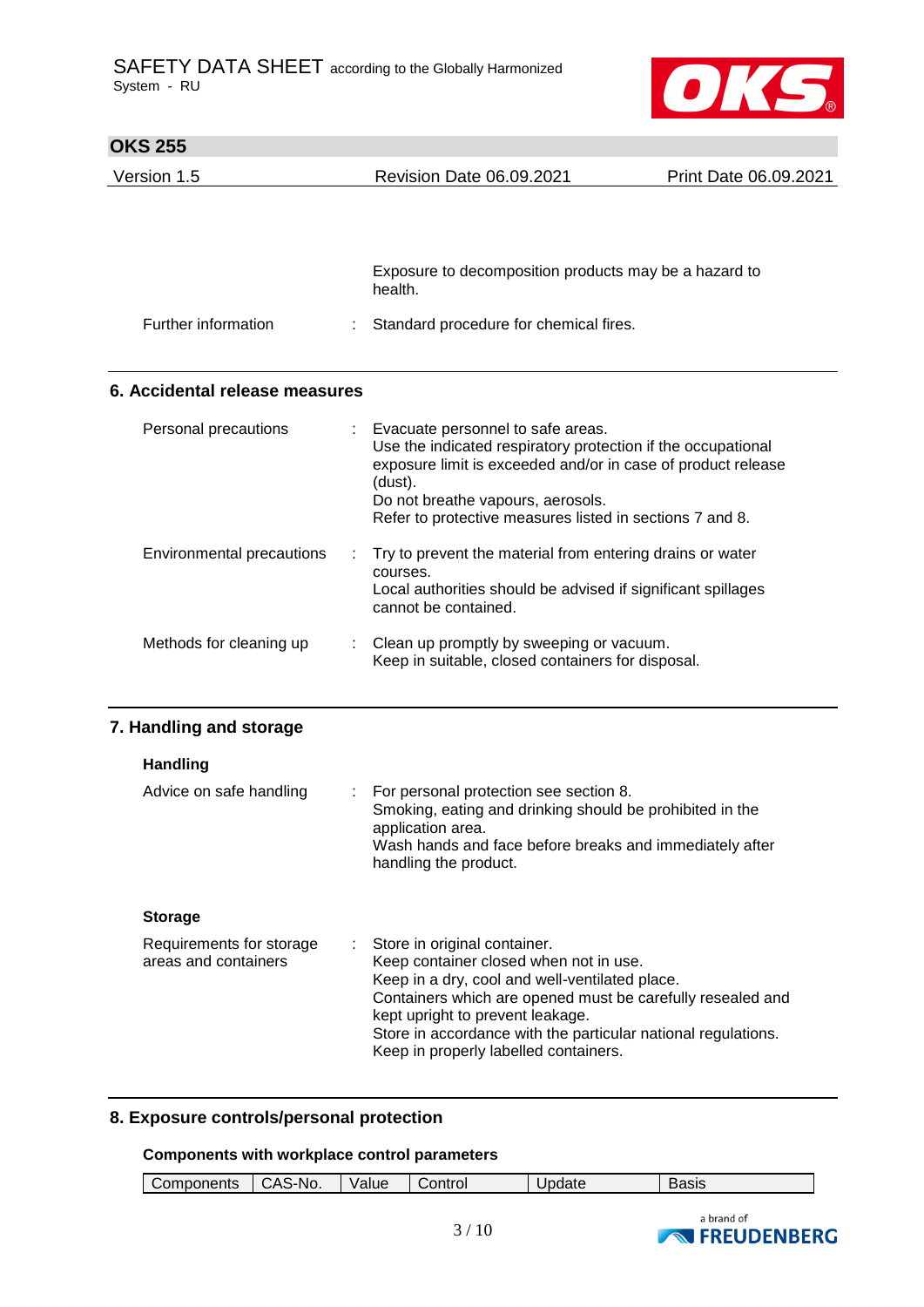

Version 1.5 Revision Date 06.09.2021 Print Date 06.09.2021

|                     |           |             | parameters          |            |        |
|---------------------|-----------|-------------|---------------------|------------|--------|
| Titanium<br>dioxide | 13463-67- | MPC-<br>TWA | $10 \text{ ma/m}$ 3 | 2018-04-23 | RU OEL |

### **Engineering measures**

none

#### **Personal protective equipment**

| Respiratory protection |    | Use respiratory protection unless adequate local exhaust<br>ventilation is provided or exposure assessment demonstrates<br>that exposures are within recommended exposure guidelines.<br>Filter type A-P                                                                                                                    |
|------------------------|----|-----------------------------------------------------------------------------------------------------------------------------------------------------------------------------------------------------------------------------------------------------------------------------------------------------------------------------|
| Hand protection        | ÷. | Nitrile rubber<br>Manufacturer, importer, supplier: Class 1<br>Break through time: $> 10$ min<br>For prolonged or repeated contact use protective gloves.<br>The break through time depends amongst other things on the<br>material, the thickness and the type of glove and therefore has<br>to be measured for each case. |
| Eye protection         |    | Safety glasses with side-shields                                                                                                                                                                                                                                                                                            |
| Hygiene measures       |    | : Wash face, hands and any exposed skin thoroughly after<br>handling.                                                                                                                                                                                                                                                       |
| Protective measures    |    | The type of protective equipment must be selected according<br>to the concentration and amount of the dangerous substance<br>at the specific workplace.<br>Choose body protection in relation to its type, to the<br>concentration and amount of dangerous substances, and to the<br>specific work-place.                   |

#### **9. Physical and chemical properties**

| Appearance     |                      |
|----------------|----------------------|
| Form<br>Colour | paste<br>white<br>t. |
| Odour          | : characteristic     |
| Safety data    |                      |
| Flash point    | Note: Not applicable |

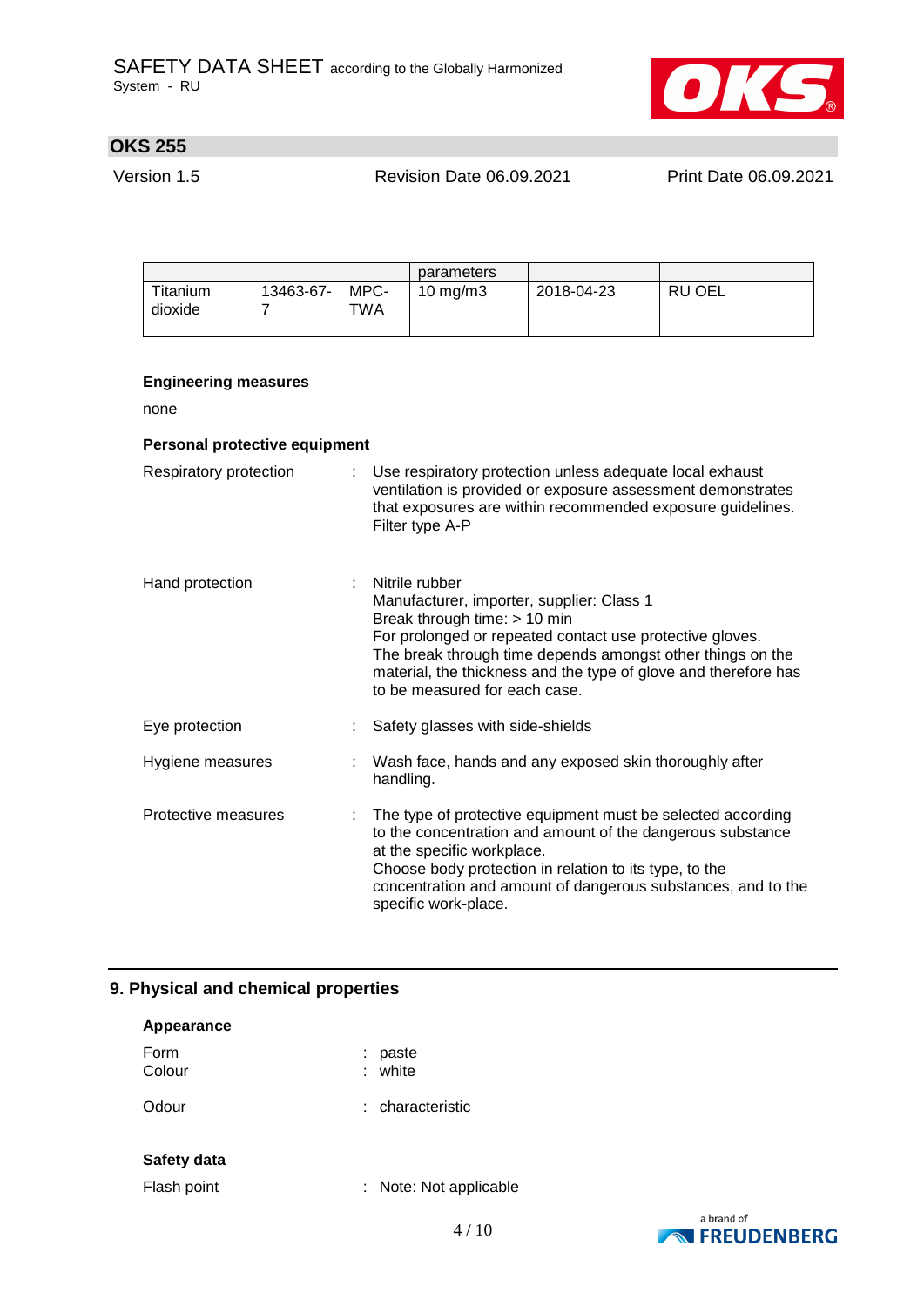

Version 1.5 **Revision Date 06.09.2021** Print Date 06.09.2021

| Ignition temperature                       |    | Remarks: No data available                                            |
|--------------------------------------------|----|-----------------------------------------------------------------------|
| Lower explosion limit                      |    | Note: No data available                                               |
| Upper explosion limit                      |    | : Note: No data available                                             |
| Flammability (solid, gas)                  | ÷. | <b>Combustible Solids</b>                                             |
| Oxidizing properties                       |    | Note: No data available                                               |
| Auto-ignition temperature                  |    | Note: No data available                                               |
| pH                                         |    | : Note: Not applicable<br>substance/mixture is non-soluble (in water) |
| Melting point/range                        |    | : Note: No data available                                             |
| Boiling point/boiling range                |    | : Note: Not applicable                                                |
| Sublimation point                          |    | Note: No data available                                               |
| Vapour pressure                            |    | : $< 0,001$ hPa<br>at 20 $\degree$ C                                  |
| Density                                    |    | $: 0,93$ g/cm3<br>at 20 $\degree$ C                                   |
| <b>Bulk density</b>                        |    | Note: No data available                                               |
| Water solubility                           |    | : Note: insoluble                                                     |
| Partition coefficient: n-<br>octanol/water |    | Note: No data available                                               |
| Solubility in other solvents               |    | : Note: No data available                                             |
| Viscosity, dynamic                         |    | Note: No data available                                               |
| Viscosity, kinematic                       |    | Note: Not applicable                                                  |
| Relative vapour density                    |    | : Note: No data available                                             |
| Evaporation rate                           |    | Note: No data available                                               |

## **10. Stability and reactivity**

| Conditions to avoid | : No conditions to be specially mentioned. |
|---------------------|--------------------------------------------|
| Materials to avoid  | : No materials to be especially mentioned. |

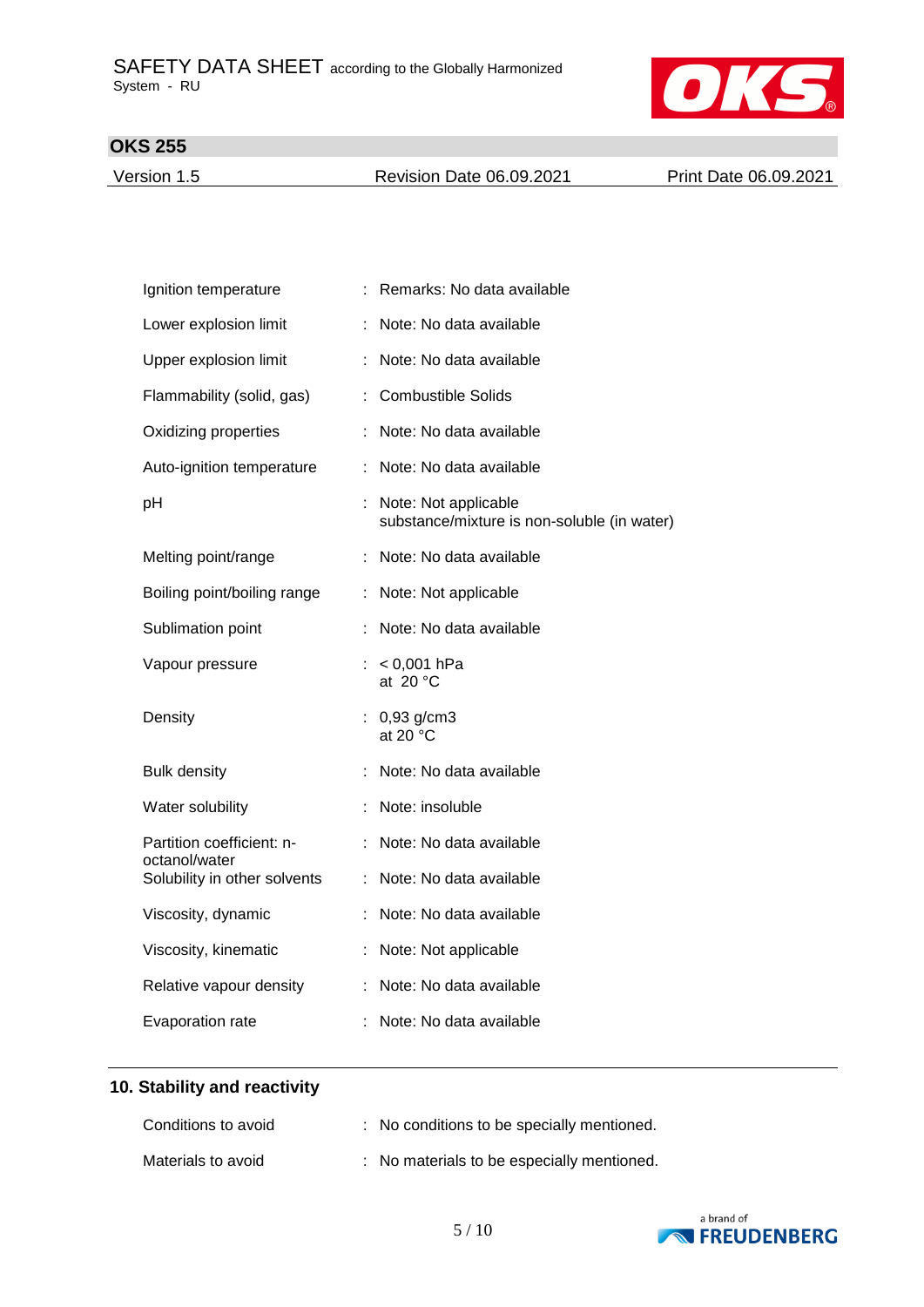

| Version 1.5 | <b>Revision Date 06.09.2021</b> | Print Date 06.09.2021 |
|-------------|---------------------------------|-----------------------|
|             |                                 |                       |

| Hazardous decomposition<br>products | : No decomposition if stored and applied as directed.         |
|-------------------------------------|---------------------------------------------------------------|
| Thermal decomposition               | : Note: No data available                                     |
| Hazardous reactions                 | : No dangerous reaction known under conditions of normal use. |

## **11. TOXICOLOGICAL INFORMATION**

#### **Acute toxicity**

| Acute oral toxicity<br>Distillates (petroleum),<br>hydrotreated heavy paraffinic   |   | : LD50: $> 5.000$ mg/kg<br>Species: Rat<br>Method: OECD Test Guideline 401    |
|------------------------------------------------------------------------------------|---|-------------------------------------------------------------------------------|
| Distillates (petroleum),<br>solvent-dewaxed heavy<br>paraffinic                    |   | : LD50: $> 5.000$ mg/kg<br>Species: Rat<br>Method: OECD Test Guideline 401    |
| Titanium dioxide                                                                   |   | : LD50: $> 5.000$ mg/kg<br>Species: Rat<br>Method: OECD Test Guideline 401    |
| Ethene, homopolymer,<br>oxidized                                                   |   | : LD50: $> 2.500$ mg/kg<br>Species: Rat                                       |
| 2,5-Bis(tert-nonyldithio)-<br>1,3,4-thiadiazole                                    |   | : LD50: $> 10.000$ mg/kg<br>Species: Rat                                      |
| Acute inhalation toxicity                                                          | ÷ | Remarks: This information is not available.                                   |
| Acute dermal toxicity<br>Distillates (petroleum),<br>hydrotreated heavy paraffinic |   | : LD50: $> 5.000$ mg/kg<br>Species: Rabbit<br>Method: OECD Test Guideline 402 |
| Distillates (petroleum),<br>solvent-dewaxed heavy<br>paraffinic                    |   | : LD50: $> 5.000$ mg/kg<br>Species: Rabbit<br>Method: OECD Test Guideline 402 |
| 2,5-Bis(tert-nonyldithio)-<br>1,3,4-thiadiazole                                    |   | : LD50: $> 2.000$ mg/kg<br>Species: Rabbit                                    |
| <b>Skin corrosion/irritation</b>                                                   |   |                                                                               |
| Skin irritation                                                                    |   | : Remarks: This information is not available.                                 |
| Serious eye damage/eye irritation                                                  |   |                                                                               |
| Eye irritation                                                                     |   | Remarks: This information is not available.                                   |

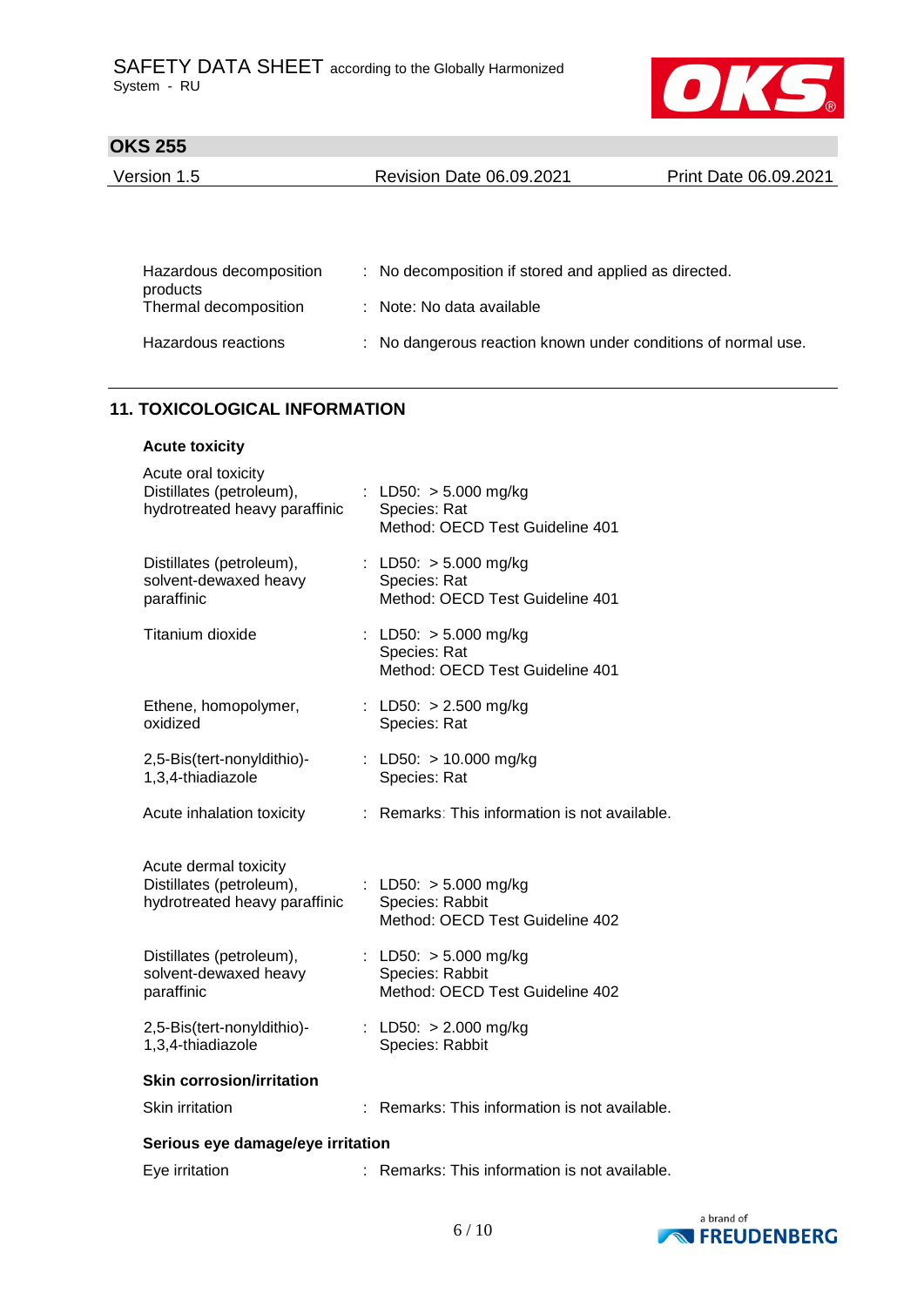

Version 1.5 Revision Date 06.09.2021 Print Date 06.09.2021

| <b>Respiratory or skin sensitisation</b>                                                                          |  |                                                                                                                                                                                          |  |
|-------------------------------------------------------------------------------------------------------------------|--|------------------------------------------------------------------------------------------------------------------------------------------------------------------------------------------|--|
| Sensitisation                                                                                                     |  | : Remarks: This information is not available.                                                                                                                                            |  |
| <b>Germ cell mutagenicity</b>                                                                                     |  |                                                                                                                                                                                          |  |
| Genotoxicity in vitro                                                                                             |  | : Remarks: No data available                                                                                                                                                             |  |
| Genotoxicity in vivo                                                                                              |  | : Remarks: No data available                                                                                                                                                             |  |
| <b>Germ cell mutagenicity</b>                                                                                     |  |                                                                                                                                                                                          |  |
| Remarks<br>Titanium dioxide                                                                                       |  | : Tests on bacterial or mammalian cell cultures did not show<br>mutagenic effects.                                                                                                       |  |
| Carcinogenicity                                                                                                   |  |                                                                                                                                                                                          |  |
| Distillates (petroleum),<br>solvent-dewaxed heavy<br>paraffinic<br>Carcinogenicity                                |  | : Species: Mouse<br>Print Date: OECD Test Guideline 451                                                                                                                                  |  |
| Remarks<br>Distillates (petroleum),<br>hydrotreated heavy paraffinic                                              |  |                                                                                                                                                                                          |  |
|                                                                                                                   |  | : Not classifiable as a human carcinogen.                                                                                                                                                |  |
| Titanium dioxide                                                                                                  |  | No evidence of carcinogenicity in animal studies.                                                                                                                                        |  |
| <b>Teratogenicity</b>                                                                                             |  |                                                                                                                                                                                          |  |
| Remarks<br><b>Teratogenicity</b><br>Distillates (petroleum),<br>hydrotreated heavy paraffinic<br>Titanium dioxide |  | No toxicity to reproduction<br>No effects on or via lactation<br>No toxicity to reproduction                                                                                             |  |
|                                                                                                                   |  |                                                                                                                                                                                          |  |
| <b>Target Organ Systemic Toxicant - Single exposure</b><br>Kaolin, calcined                                       |  |                                                                                                                                                                                          |  |
|                                                                                                                   |  | : Exposure routes: Inhalation<br>Remarks: The substance or mixture is classified as specific<br>target organ toxicant, single exposure, category 3 with<br>respiratory tract irritation. |  |
| Titanium dioxide                                                                                                  |  | : Remarks: The substance or mixture is not classified as<br>specific target organ toxicant, single exposure.                                                                             |  |
| <b>Target Organ Systemic Toxicant - Repeated exposure</b>                                                         |  |                                                                                                                                                                                          |  |
|                                                                                                                   |  | This information is not available.                                                                                                                                                       |  |

## **Aspiration hazard**

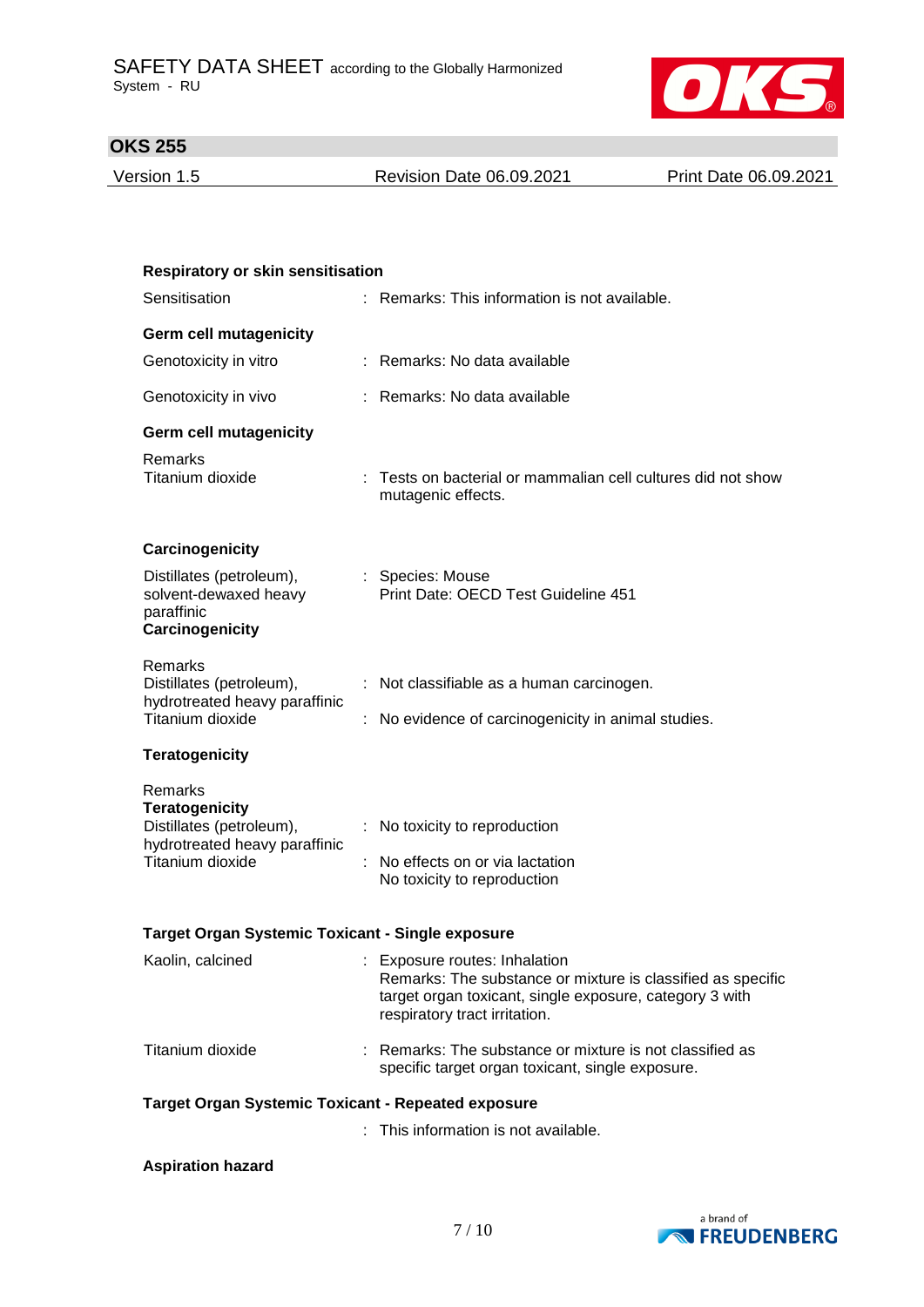

| UNJ ZJJ                                                   |                                                                                                     |                       |
|-----------------------------------------------------------|-----------------------------------------------------------------------------------------------------|-----------------------|
| Version 1.5                                               | Revision Date 06.09.2021                                                                            | Print Date 06.09.2021 |
|                                                           |                                                                                                     |                       |
|                                                           |                                                                                                     |                       |
| Aspiration toxicity                                       | : This information is not available.                                                                |                       |
| Further information                                       | : Information given is based on data on the components and                                          |                       |
|                                                           | the toxicology of similar products.                                                                 |                       |
|                                                           |                                                                                                     |                       |
| 12. Ecological information                                |                                                                                                     |                       |
| <b>Ecotoxicity effects</b>                                |                                                                                                     |                       |
| Toxicity to fish                                          |                                                                                                     |                       |
|                                                           | Remarks:<br>No data available                                                                       |                       |
|                                                           |                                                                                                     |                       |
| Toxicity to daphnia and other<br>aquatic invertebrates    | : Remarks:<br>No data available                                                                     |                       |
|                                                           |                                                                                                     |                       |
| Toxicity to algae                                         | : Remarks:                                                                                          |                       |
|                                                           | No data available                                                                                   |                       |
|                                                           |                                                                                                     |                       |
| Toxicity to bacteria                                      | : Remarks:<br>No data available                                                                     |                       |
|                                                           | Toxicity to daphnia and other aquatic invertebrates (Chronic toxicity)                              |                       |
| Distillates (petroleum),<br>hydrotreated heavy paraffinic | : NOEC: 10 mg/l<br>Exposure time: 21 d                                                              |                       |
|                                                           | Species: Daphnia magna (Water flea)<br>semi-static test                                             |                       |
|                                                           | Method: OECD Test Guideline 211                                                                     |                       |
| Distillates (petroleum),                                  | : NOEC: 10 mg/l                                                                                     |                       |
| solvent-dewaxed heavy<br>paraffinic                       | Exposure time: 21 d<br>Species: Daphnia magna (Water flea)                                          |                       |
| Elimination information (persistence and degradability)   |                                                                                                     |                       |
| <b>Bioaccumulation</b>                                    | : Remarks:                                                                                          |                       |
|                                                           | This mixture contains no substance considered to be<br>persistent, bioaccumulating and toxic (PBT). |                       |
|                                                           | This mixture contains no substance considered to be very                                            |                       |
|                                                           | persistent and very bioaccumulating (vPvB).                                                         |                       |
| Mobility                                                  | Remarks:                                                                                            |                       |
|                                                           | No data available                                                                                   |                       |

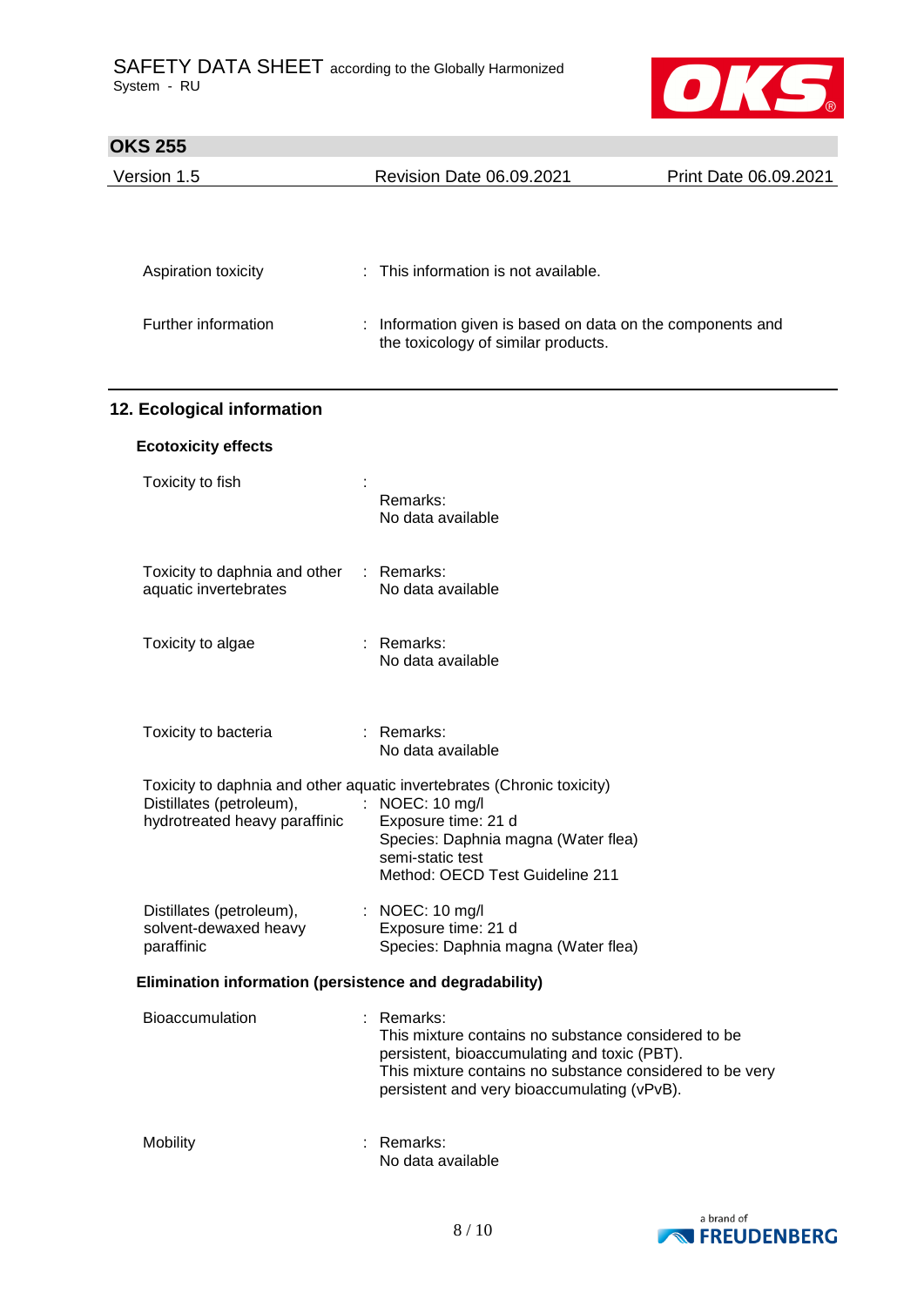

| Version 1.5 | <b>Revision Date 06.09.2021</b> | Print Date 06.09.2021 |
|-------------|---------------------------------|-----------------------|
|             |                                 |                       |
|             |                                 |                       |
|             |                                 |                       |
|             |                                 |                       |

| : Remarks:<br>environmental compartments<br>No data available |  |  |  |
|---------------------------------------------------------------|--|--|--|
| : Remarks:<br>No data available                               |  |  |  |
| : Remarks:<br>No data available                               |  |  |  |
| Further information on ecology                                |  |  |  |
|                                                               |  |  |  |
| : Non-classified vPvB substance, Non-classified PBT substance |  |  |  |
| : Non-classified vPvB substance, Non-classified PBT substance |  |  |  |
|                                                               |  |  |  |

## **13. Disposal considerations**

| Product                | The product should not be allowed to enter drains, water<br>courses or the soil.                                                                                       |
|------------------------|------------------------------------------------------------------------------------------------------------------------------------------------------------------------|
| Contaminated packaging | Packaging that is not properly emptied must be disposed of as<br>the unused product.<br>Dispose of waste product or used containers according to local<br>regulations. |

## **14. Transport information**

## **ADR**

Not dangerous goods

## **IATA**

Not dangerous goods

### **IMDG**

Not dangerous goods